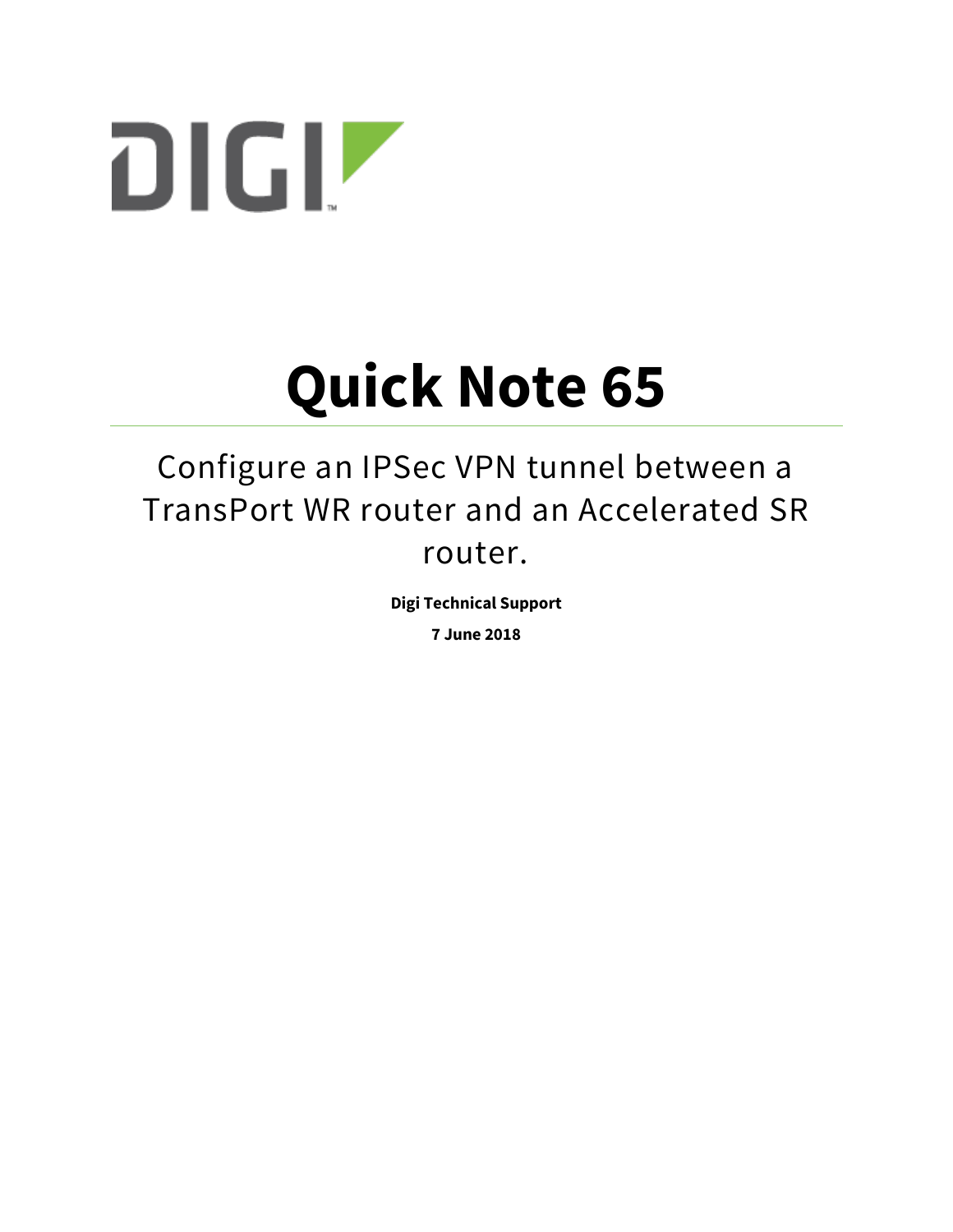## **Contents**

| $\mathbf{1}$   |       |                            |  |  |
|----------------|-------|----------------------------|--|--|
|                | 1.1   |                            |  |  |
|                | 1.2   |                            |  |  |
|                | 1.3   |                            |  |  |
| 2              |       |                            |  |  |
| 3              |       |                            |  |  |
|                | 3.1   |                            |  |  |
|                | 3.2   |                            |  |  |
|                | 3.3   |                            |  |  |
|                | 3.3.1 |                            |  |  |
|                | 3.3.2 |                            |  |  |
|                | 3.3.3 |                            |  |  |
|                | 3.4   |                            |  |  |
| $\overline{4}$ |       |                            |  |  |
|                | 4.1   |                            |  |  |
|                | 4.2   |                            |  |  |
|                | 4.3   |                            |  |  |
|                | 4.3.1 |                            |  |  |
|                | 4.3.2 |                            |  |  |
|                | 4.3.3 |                            |  |  |
| 5.             |       | Check Tunnel Status.<br>19 |  |  |
|                | 5.1   |                            |  |  |
|                | 5.2   |                            |  |  |
| 6              |       |                            |  |  |
|                | 6.1   |                            |  |  |
|                | 6.2   |                            |  |  |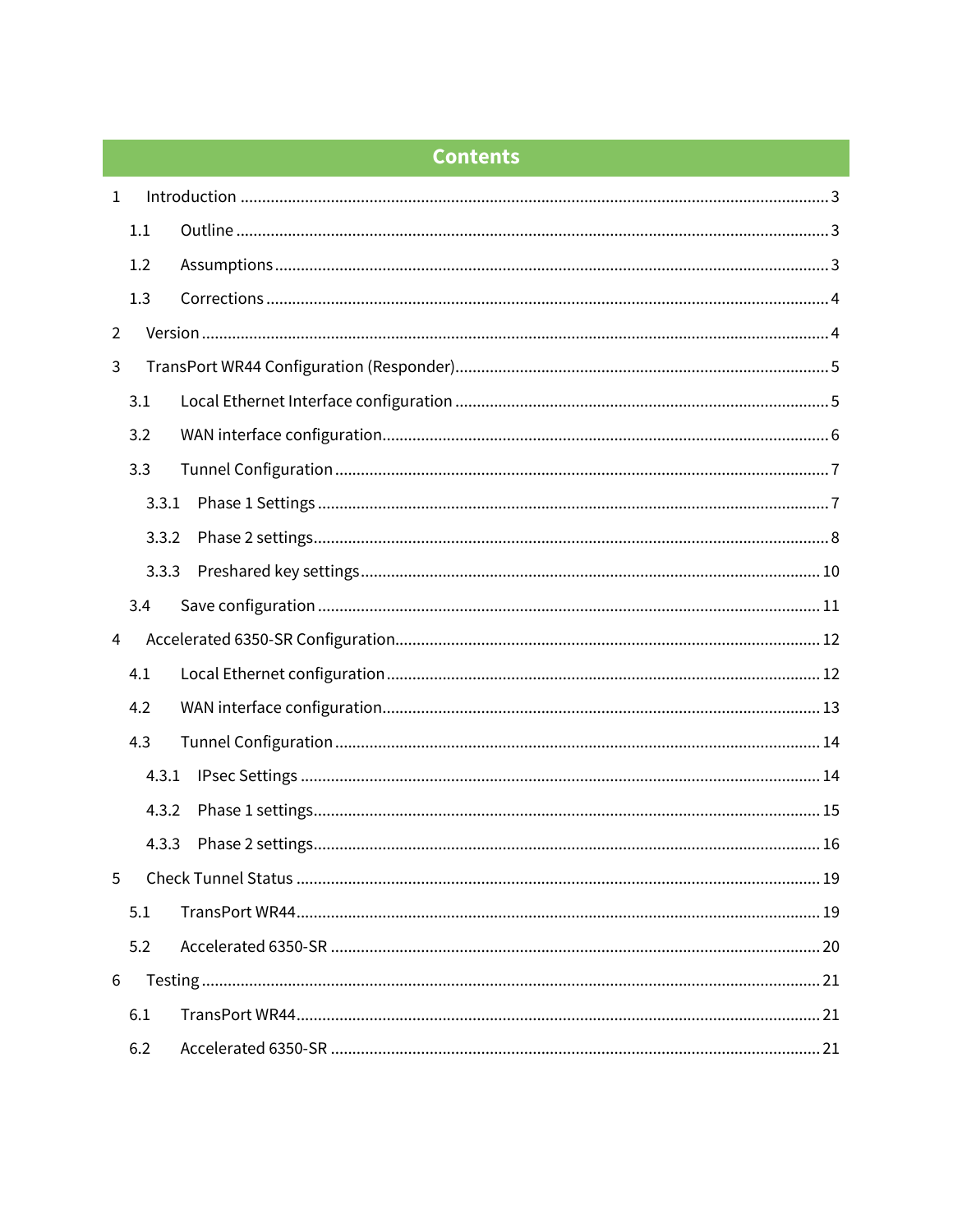## <span id="page-2-0"></span>**1 INTRODUCTION**

## <span id="page-2-1"></span>**1.1 Outline**

This document will describe how to configure an IPSec VPN tunnel between an Accelerated SR as the INITIATOR and a TransPort WR router as the RESPONDER. The document will assume that WAN connectivity is configured and available on both units.



## <span id="page-2-2"></span>**1.2 Assumptions**

This guide has been written for use by technically competent personnel with a good understanding of the communications technologies used in the product and of the requirements for their specific application. It also assumes a basic ability to access and navigate a Digi TransPort router and configure it with basic routing functions

This application note applies to:

**Model:** Accelerated 6350-SR and Digi TransPort WR44

**Firmware versions: 6350-SR:** 18.1.29.41 and later **WR44:** 6.1.2.2 and later

**Configuration:** This document assumes that the devices are set to their factory default configurations. Most configuration commands are shown only if they differ from the factory default.

**Please note:** This application note has been specifically rewritten for the specified firmware versions and later but will work on earlier versions of firmware. Please contact [tech.support@digi.com](mailto:tech.support@digi.com) if your require assistance in upgrading the firmware of the Accelerated SR or TransPort WR routers.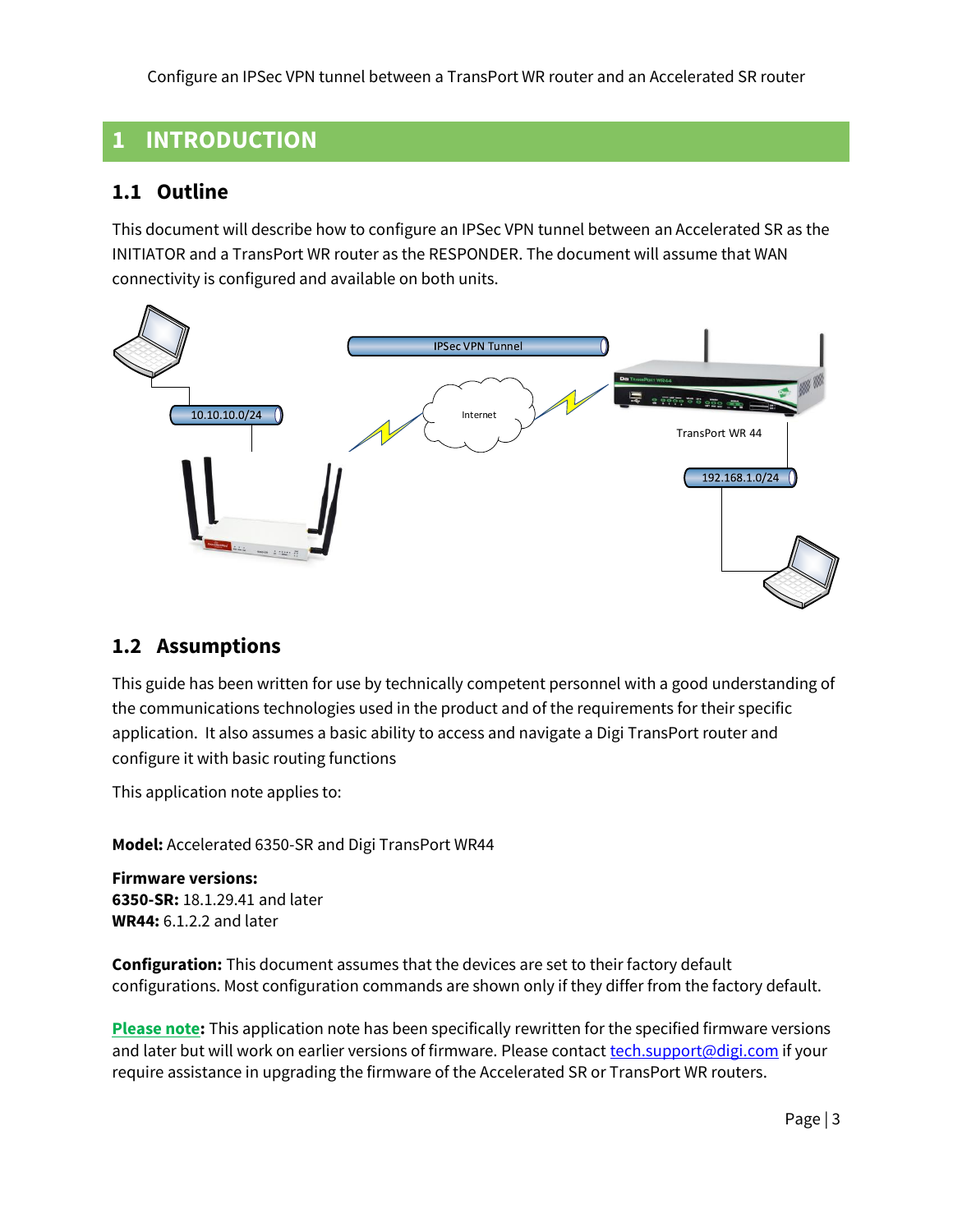## <span id="page-3-0"></span>**1.3 Corrections**

Requests for corrections or amendments to this application note are welcome and should be addressed to: [tech.support@digi.com](mailto:tech.support@digi.com) Requests for new application notes can be sent to the same address.

## <span id="page-3-1"></span>**2 VERSION**

| Version Number' | 'Status.  |
|-----------------|-----------|
|                 | published |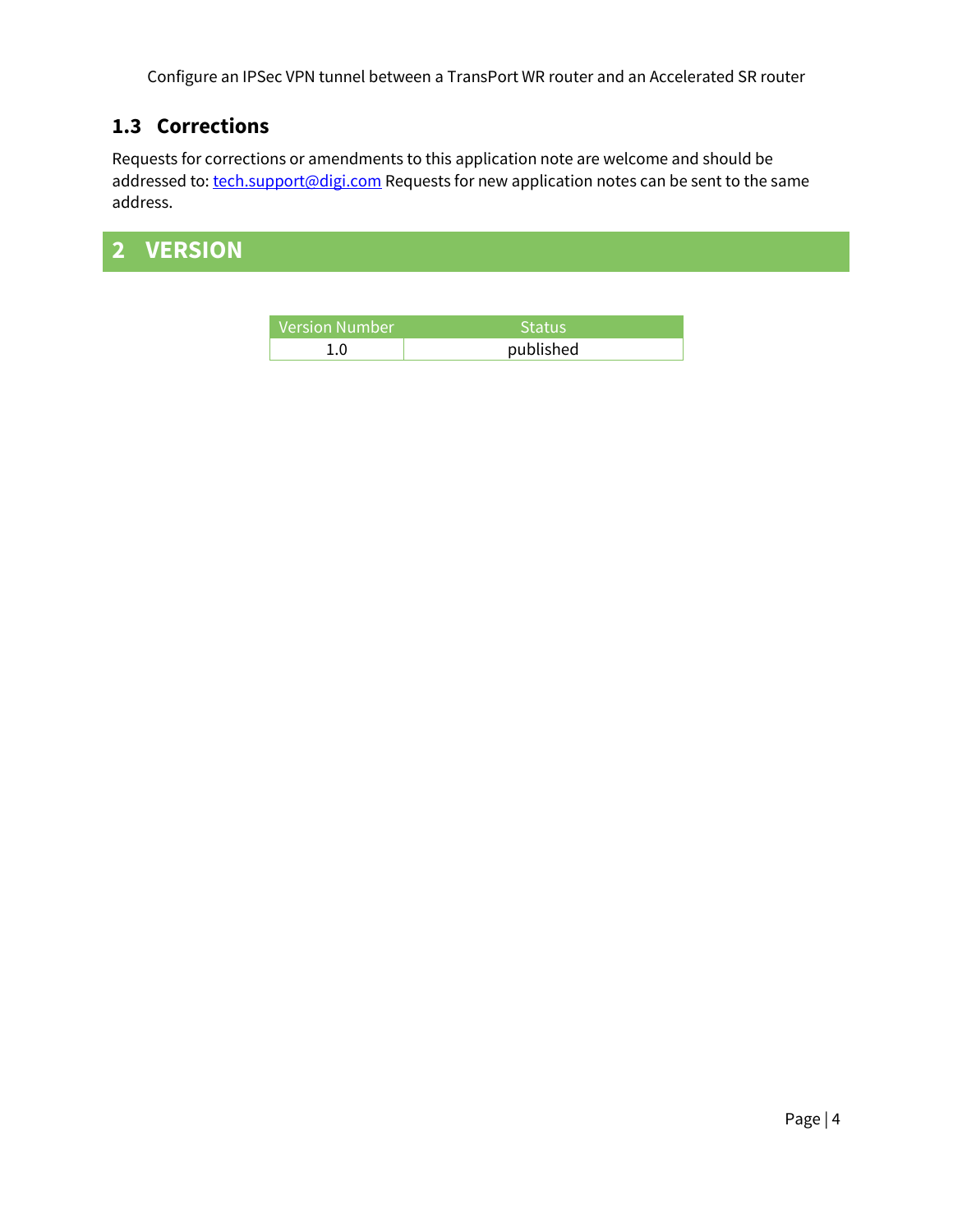## <span id="page-4-0"></span>**3 TRANSPORT WR44 CONFIGURATION (RESPONDER)**

## <span id="page-4-1"></span>**3.1 Local Ethernet Interface configuration**

Navigate to:

#### **Configuration – Network > Interfaces > Ethernet > ETH 0**

| Configuration - Network > Interfaces > Ethernet > ETH 0        |             |                                                      |  |  |
|----------------------------------------------------------------|-------------|------------------------------------------------------|--|--|
| <b>Interfaces</b>                                              |             |                                                      |  |  |
| $\blacktriangleright$ Ethernet                                 |             |                                                      |  |  |
| $TETH$ <sub>0</sub>                                            |             |                                                      |  |  |
| Description:                                                   |             |                                                      |  |  |
| Use the following settings                                     |             | $\supset$ Get an IP address automatically using DHCP |  |  |
|                                                                |             | IP Address: 192.168.1.44                             |  |  |
|                                                                | Mask:       | 255.255.255.0                                        |  |  |
|                                                                | Gateway:    |                                                      |  |  |
|                                                                | DNS Server: |                                                      |  |  |
| Secondary DNS Server:                                          |             |                                                      |  |  |
| Changes to these parameters may affect your browser connection |             |                                                      |  |  |
| Advanced                                                       |             |                                                      |  |  |
| $b$ OoS                                                        |             |                                                      |  |  |
| VRRP                                                           |             |                                                      |  |  |
| Apply                                                          |             |                                                      |  |  |

| Parameter                     | Setting       | <b>Description</b>                                  |
|-------------------------------|---------------|-----------------------------------------------------|
| Use the following<br>settings | Checked       | A static IP Address will be used in<br>this example |
|                               | 192.168.1.44  | IP Address of the TransPort WR44                    |
|                               |               | Ethernet Interface. In this example,                |
| <b>IP Address</b>             |               | this IP Address is in the subnet range              |
|                               |               | used for the Tunnel (useful for                     |
|                               |               | testing)                                            |
| Mask                          | 255.255.255.0 | Subnet mask                                         |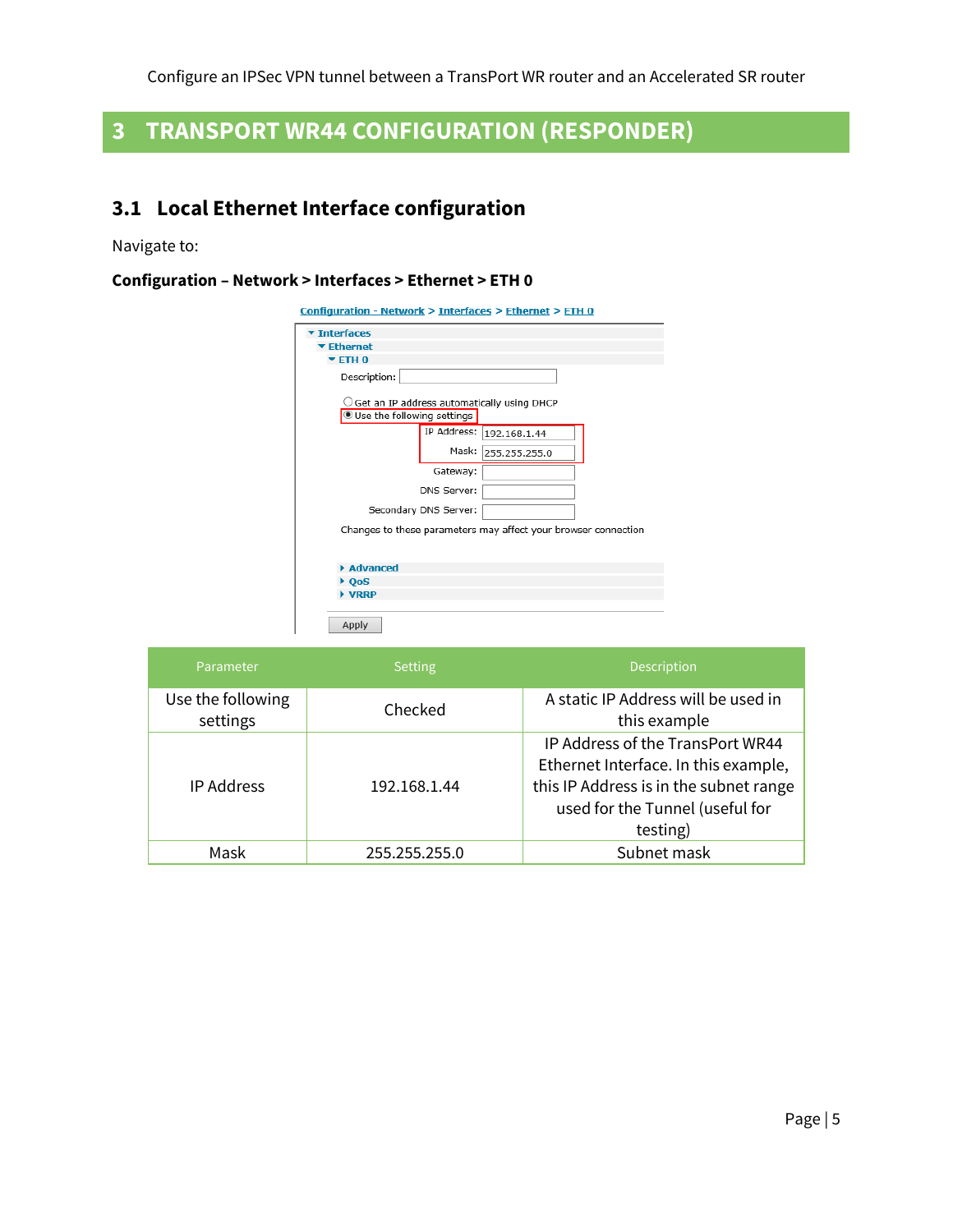## <span id="page-5-0"></span>**3.2 WAN interface configuration**

In this example, the mobile interface will be used as the WAN interface on which the IPsec tunnel will be established.

Navigate to:

#### **Configuration – Network > Interfaces > Mobile**

| Configuration - Network > Interfaces > Mobile                                               |  |  |  |  |
|---------------------------------------------------------------------------------------------|--|--|--|--|
| ▼ Mobile                                                                                    |  |  |  |  |
| Select a SIM to configure from the list below                                               |  |  |  |  |
| Settings on this page apply to the selected SIM<br>SIM: $1$ (PPP 1) $\vee$<br>IMSI: Unknown |  |  |  |  |
| ▼ Mobile Settings                                                                           |  |  |  |  |
| Select the service plan and connection settings used in connecting to the mobile network.   |  |  |  |  |
| <b>Mobile Service Provider Settings</b>                                                     |  |  |  |  |
| Service Plan / APN: your.apn.goes.here                                                      |  |  |  |  |
| Use backup APN<br>Retry the main APN after 0<br>minutes                                     |  |  |  |  |
| SIM PIN: <b>essess</b> (Optional)                                                           |  |  |  |  |
| Confirm SIM PIN:                                                                            |  |  |  |  |
| (Optional)<br>Username:                                                                     |  |  |  |  |
| Password:   ******<br>(Optional)                                                            |  |  |  |  |
| Confirm Password:                                                                           |  |  |  |  |
|                                                                                             |  |  |  |  |
| <b>Mobile Connection Settings</b>                                                           |  |  |  |  |
| $\Box$ Re-establish connection when no data is received for a period of time                |  |  |  |  |
| <b>Mobile Network Settings</b>                                                              |  |  |  |  |
| ☑ Enable NAT on this interface<br>$\bigcirc$ IP address $\bigcirc$ IP address and Port      |  |  |  |  |
| Enable IPsec on this interface                                                              |  |  |  |  |
| $\Box$ Keep Security Associations (SAs) when this Mobile interface is disconnected          |  |  |  |  |
| Use interface Default<br>$ 0\rangle$<br>for the source IP address of IPsec packets          |  |  |  |  |
| Enable the firewall on this interface                                                       |  |  |  |  |

| Parameter                         | <b>Setting</b>     | <b>Description</b>                                |
|-----------------------------------|--------------------|---------------------------------------------------|
| Service Plan / APN                | Your.APN.goes.here | Enter the APN of your mobile<br>provider          |
| Enable IPsec on<br>this interface | Checked            | Enable IPsec to be built on this WAN<br>interface |

**Please note:** If required, enter a SIM PIN and Username/Password for this SIM card and APN.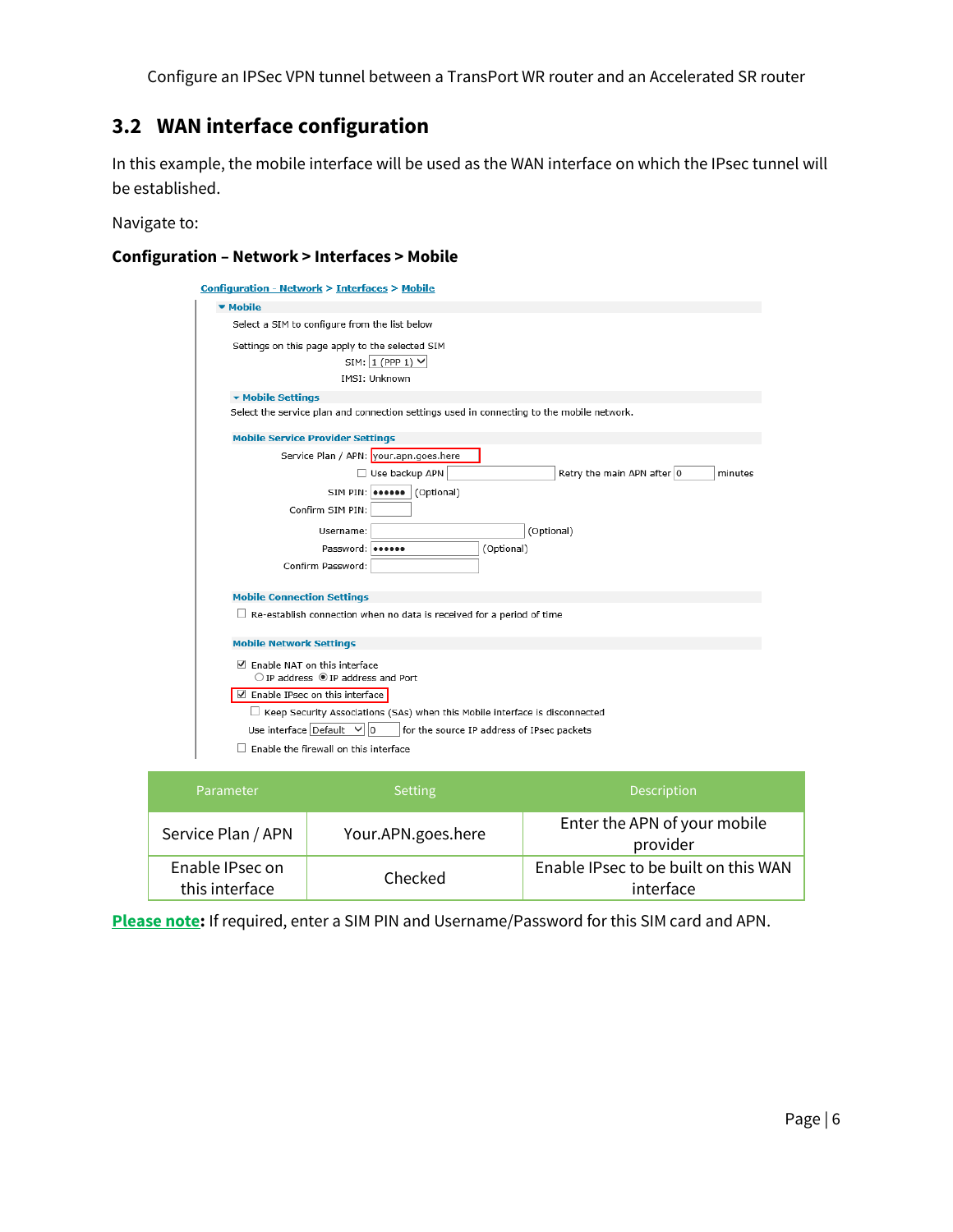## <span id="page-6-0"></span>**3.3 Tunnel Configuration**

Open a web browser to the IP address of the TransPort WR44 router.

## <span id="page-6-1"></span>**3.3.1 Phase 1 Settings**

Navigate to:

#### **Configuration – Network > Virtual Private Network (VPN) >IKE > IKE 0**

| Configuration - Network > Virtual Private Networking (VPN) > IPsec > IPsec Tunnels                                                                                                       |
|------------------------------------------------------------------------------------------------------------------------------------------------------------------------------------------|
| Dynamic DNS                                                                                                                                                                              |
| IP Routing/Forwarding                                                                                                                                                                    |
| ▼ Virtual Private Networking (VPN)                                                                                                                                                       |
| $\Psi$ IPsec                                                                                                                                                                             |
| <b>FIPSec Tunnels</b>                                                                                                                                                                    |
| IPsec Default Action                                                                                                                                                                     |
| Dead Peer Detection (DPD)                                                                                                                                                                |
| $\blacktriangledown$ TKE                                                                                                                                                                 |
| IKE Debug                                                                                                                                                                                |
| $\blacktriangledown$ IKE 0                                                                                                                                                               |
|                                                                                                                                                                                          |
| Use the following settings for negotiation                                                                                                                                               |
| $\circ$ AES (128 bit)<br>$\bigcirc$ AES (192 bit) $\bigcirc$ AES (256 bit)<br>$\mathsf{Encryption:} \ \mathsf{Onone} \ \ \mathsf{O} \mathsf{DES} \ \ \mathsf{O} \mathsf{3} \mathsf{DES}$ |
| Authentication: ONone OMD5 OSHA1<br>$\overline{\odot}$ SHA256                                                                                                                            |
| Mode: O Main   @ Aggressive                                                                                                                                                              |
| MODP Group for Phase 1: 5 (1536)                                                                                                                                                         |
| $\checkmark$<br>MODP Group for Phase 2: No PFS                                                                                                                                           |
| Renegotiate after 8<br>hrs 0<br>$mins$ $ 0$<br>secs                                                                                                                                      |
| Advanced                                                                                                                                                                                 |

| Parameter                 | <b>Setting</b> | <b>Description</b>                                     |
|---------------------------|----------------|--------------------------------------------------------|
| Encryption                | AES (128 bit)  | Encryption algorithm used in this<br>tunnel            |
| Authentication            | <b>SHA256</b>  | Authentication algorithm used in<br>this tunnel        |
| Mode                      | Aggressive     | <b>IKE Mode used in this tunnel</b>                    |
| MODP Group for<br>Phase 1 | 5(1536)        | Key length used in the IKE Diffie-<br>Hellman exchange |
| MODP Group for<br>Phase 2 | No PFS         | Key length used in the ESP Diffie-<br>Hellman exchange |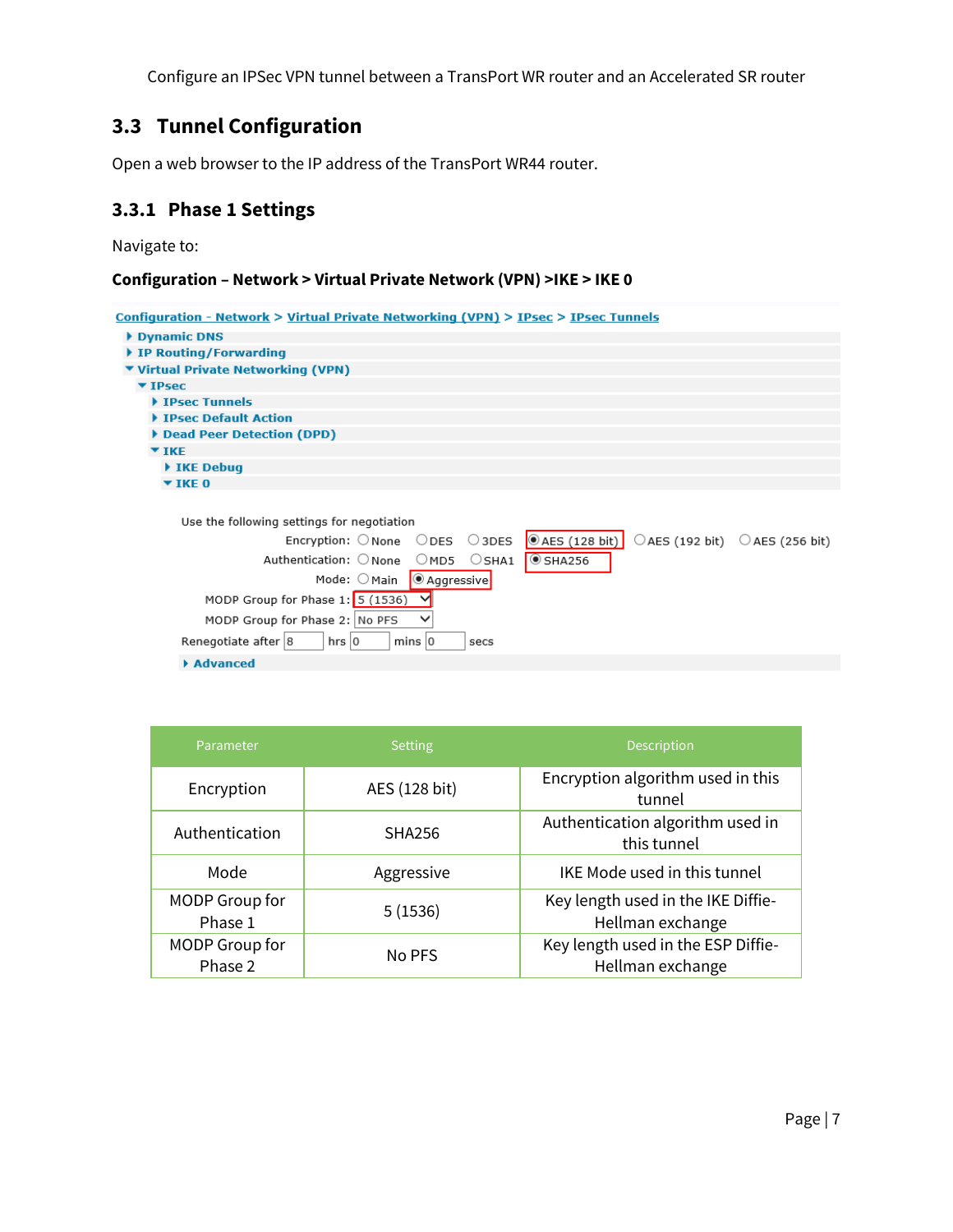## <span id="page-7-0"></span>**3.3.2 Phase 2 settings**

Navigate to:

#### **Configuration – Network > Virtual Private Network (VPN) > IPsec > IPsec 0 – 9 > IPsec 0**

| Description:                         |                                                                                                                                                                       |                                              |
|--------------------------------------|-----------------------------------------------------------------------------------------------------------------------------------------------------------------------|----------------------------------------------|
|                                      | The IP address or hostname of the remote unit                                                                                                                         |                                              |
| Use                                  |                                                                                                                                                                       | as a backup unit                             |
| <b>Local LAN</b>                     |                                                                                                                                                                       | <b>Remote LAN</b>                            |
|                                      | Use these settings for the local LAN                                                                                                                                  | Use these settings for the remote LAN        |
|                                      | IP Address: 192.168.1.0                                                                                                                                               | IP Address: 10.10.10.0                       |
|                                      | Mask: 255.255.255.0                                                                                                                                                   | Mask: 255.255.255.0                          |
| O Use interface PPP                  | $\vee$ 0                                                                                                                                                              | Remote Subnet ID:                            |
| Use Diffie Hellman group 5           | Our ID type O IKE ID<br>$\bigcirc$ FQDN<br>Remote ID: sr6350<br>Use AES (128 bit keys) $\vee$ encryption on this tunnel<br>Use SHA256 V authentication on this tunnel | $\bigcirc$ User FQDN $\bigcirc$ IPv4 Address |
| Use IKE configuration: $ 0 \vee$     | Use IKE $ v1 \vee$ to negotiate this tunnel                                                                                                                           |                                              |
| Bring this tunnel up                 |                                                                                                                                                                       |                                              |
| $\bigcirc$ All the time<br>On demand | $\bigcirc$ Whenever a route to the destination is available                                                                                                           |                                              |
|                                      | If the tunnel is down and a packet is ready to be sent $\ $ bring the tunnel up                                                                                       | $\checkmark$                                 |
|                                      | Bring this tunnel down if it is idle for $ 0\rangle$<br>$hrs$ 0                                                                                                       | $mins$ 0<br>secs                             |
| Renew the tunnel after               |                                                                                                                                                                       |                                              |
| $hrs$ 0<br>8                         | $mins$ 0<br>secs                                                                                                                                                      |                                              |
|                                      |                                                                                                                                                                       |                                              |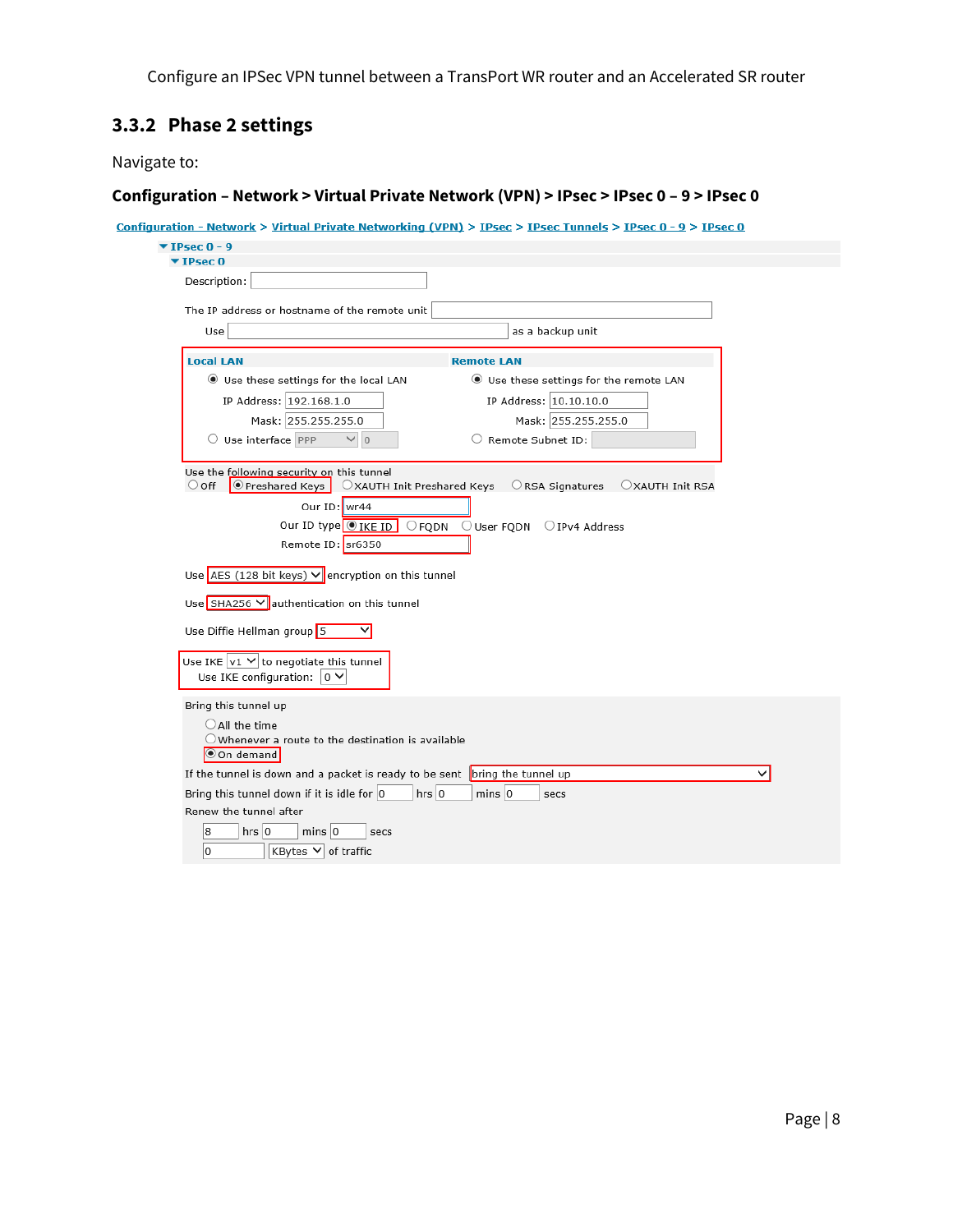| Parameter                                                       | <b>Setting</b>             | Description                                             |  |  |
|-----------------------------------------------------------------|----------------------------|---------------------------------------------------------|--|--|
| <b>Local LAN settings</b>                                       |                            |                                                         |  |  |
| Use these settings<br>for the local LAN                         | Checked                    | Local LAN subnet                                        |  |  |
| <b>IP Address</b>                                               | 192.168.1.0                | Local LAN subnet IP Address                             |  |  |
| Mask                                                            | 255.255.255.0              | Local LAN subnet mask                                   |  |  |
|                                                                 | <b>Remote LAN settings</b> |                                                         |  |  |
| Use these settings<br>for the local LAN                         | Checked                    | Remote LAN subnet                                       |  |  |
| <b>IP Address</b>                                               | 10.10.10.0                 | Remote LAN subnet IP Address                            |  |  |
| Mask                                                            | 255.255.255.0              | Remote LAN subnet mask                                  |  |  |
|                                                                 | <b>Tunnel Security</b>     |                                                         |  |  |
| Preshared Keys                                                  | Checked                    | Use preshared keys for<br>authentication on this tunnel |  |  |
| Our ID                                                          | wr44                       | The ID of the VPN responder router<br>(this router)     |  |  |
| Remote ID                                                       | Sr6350                     | The ID of the VPN initiator router<br>(remote router)   |  |  |
| Our ID type                                                     | <b>IKE ID</b>              | Use Fully Qualified Domain Name<br>type ID              |  |  |
| Use () encryption<br>on this tunnel                             | AES (128 bit keys)         | The IPsec encryption algorithm to<br>use is AES         |  |  |
| Use()<br>authentication on<br>this tunnel                       | <b>SHA256</b>              | The IPsec ESP authentication to use<br>is SHA1          |  |  |
| Use Diffie Hellman<br>group                                     | 5                          | The Diffie Hellman group to use for<br>Phase 2          |  |  |
| <b>Tunnel creation</b>                                          |                            |                                                         |  |  |
| Bring this tunnel<br>up                                         | On demand                  |                                                         |  |  |
| If the tunnel is<br>down and a<br>packet is ready to<br>be sent | Bring the tunnel up        |                                                         |  |  |

Click **Apply**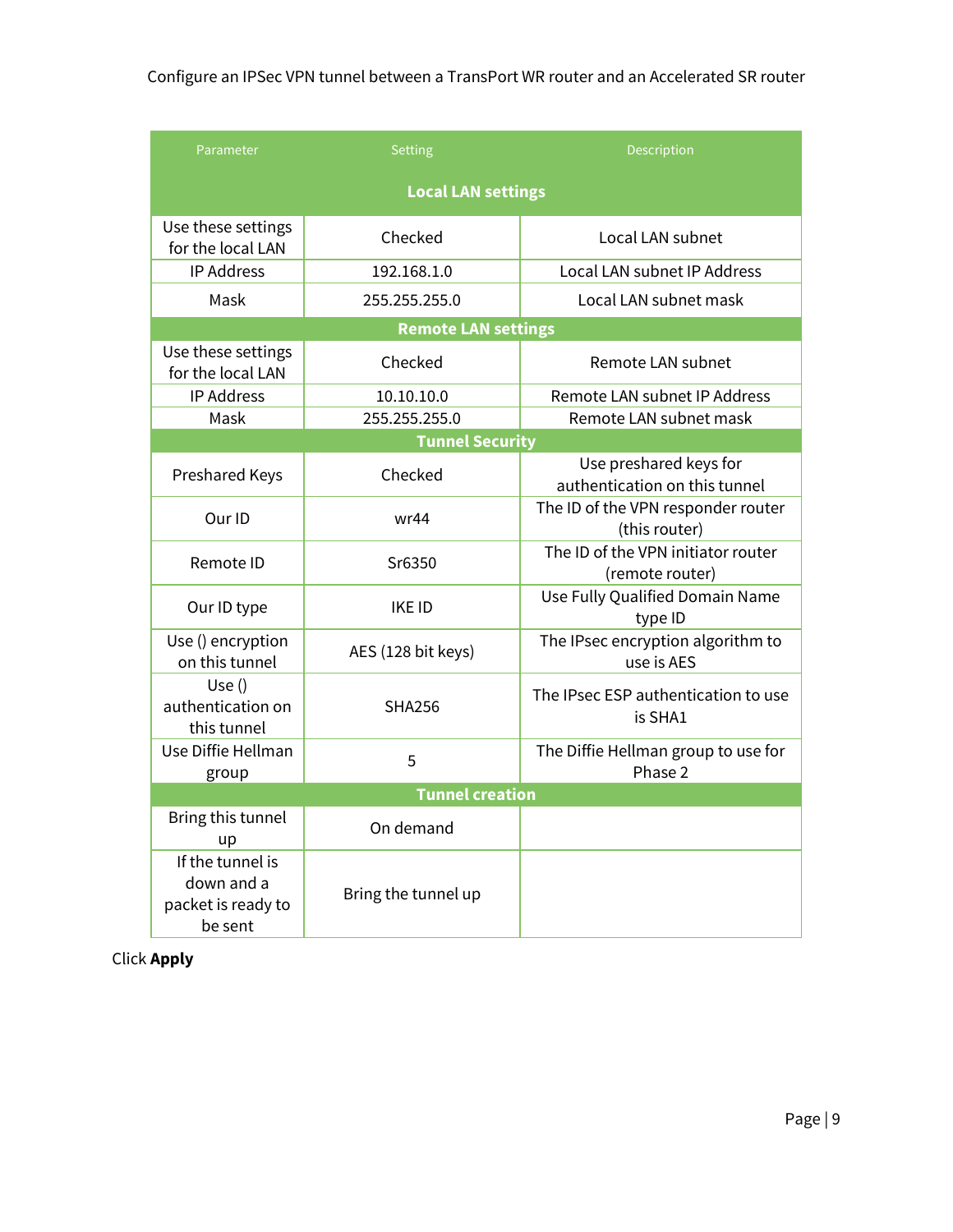#### <span id="page-9-0"></span>**3.3.3 Preshared key settings**

The pre-shared key is enabled by creating a username with the name of the remote peer (Remote ID from the Phase 2 settings) and the password is the preshared key.

Navigate to:

#### **Configuration – Security > Users > Users 0 - 9 > User 9**

| ▶ System                             |                    |
|--------------------------------------|--------------------|
| Users                                |                    |
| $\Psi$ User 0 - 9                    |                    |
| $\blacktriangleright$ User 0         |                    |
|                                      | User 1 - username  |
| $\blacktriangleright$ User 2         |                    |
| $\blacktriangleright$ User 3         |                    |
| $\triangleright$ User 4              |                    |
| $\blacktriangleright$ User 5         |                    |
| $\blacktriangleright$ User 6         |                    |
| User 7                               |                    |
| $\triangleright$ User 8              |                    |
| $\blacktriangledown$ User 9 - sr6350 |                    |
|                                      |                    |
|                                      | Username: sr6350   |
|                                      | Password: leesees  |
|                                      | Confirm Password:  |
|                                      | Access Level: None |
| Advanced                             |                    |
|                                      |                    |
|                                      |                    |
|                                      |                    |

| Parameter        | <b>Setting</b> | <b>Description</b>                                                                                                     |
|------------------|----------------|------------------------------------------------------------------------------------------------------------------------|
| Username         | Sr6350         | Name should match the Remote ID<br>value from Phase 2 settings                                                         |
| Password         | digitestypn123 | Enter the password which will be<br>used as the preshared key. This has<br>to match the value on the Remote<br>router. |
| Confirm password | digitestypn123 | Re-enter the password                                                                                                  |
| Access Level     | None           | This user will not be granted any<br>admin access as it is only used as a<br>preshared key.                            |

Click **Apply**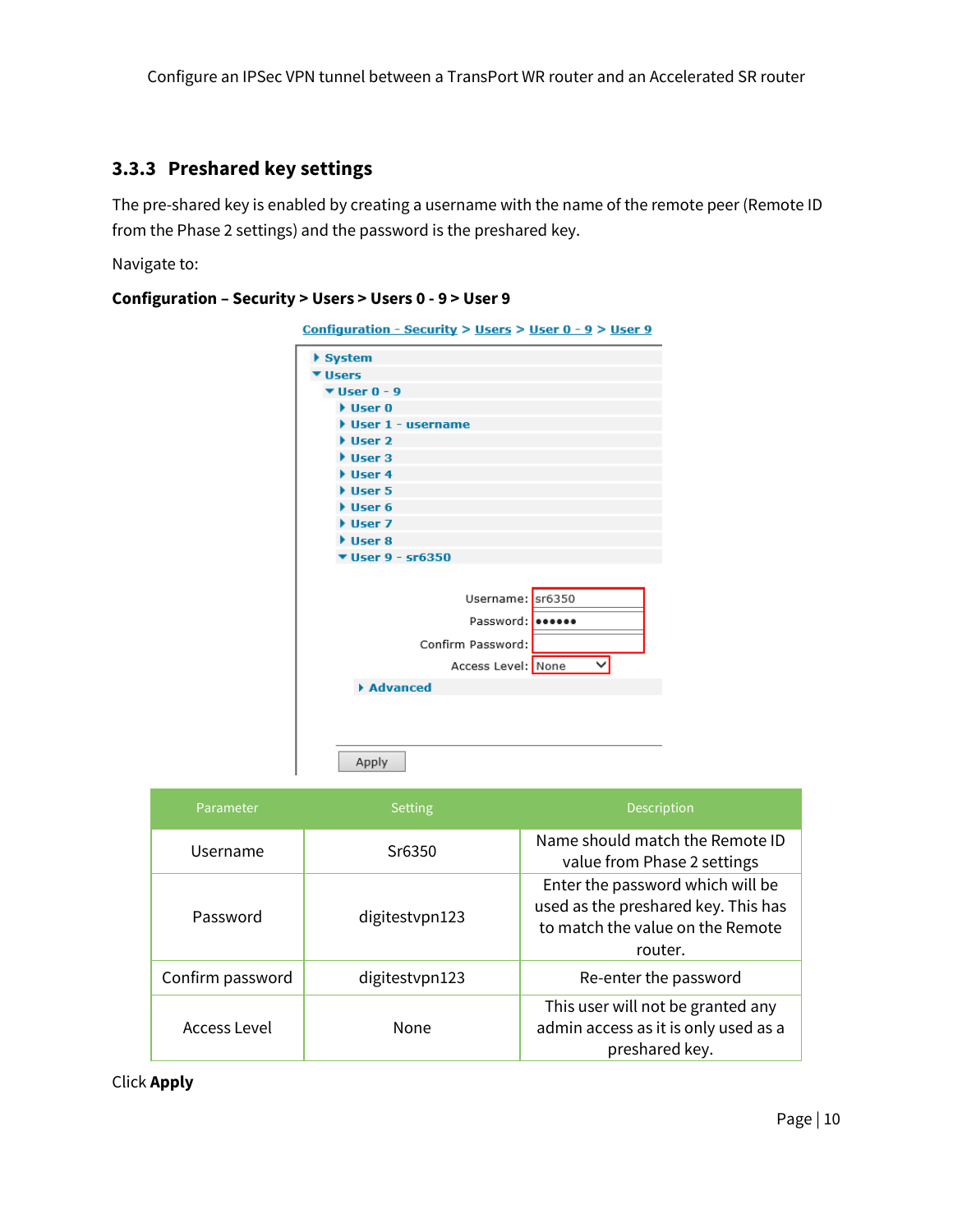## <span id="page-10-0"></span>**3.4 Save configuration**

Navigate to:

#### **Administration – Save Configuration**

**Administration - Save configuration** Save current configuration to Config  $\boxed{0}$  (power up)  $\blacktriangleright$ Save Save all configuration. This includes the following . Save the current configuration to config 0 · Save the current firewall · Save all sregisters on all ports to profile 0 · Save all PAD parameters on all PADs to profile 0 Save All

Click **Save**. The configuration will now be saved to the unit.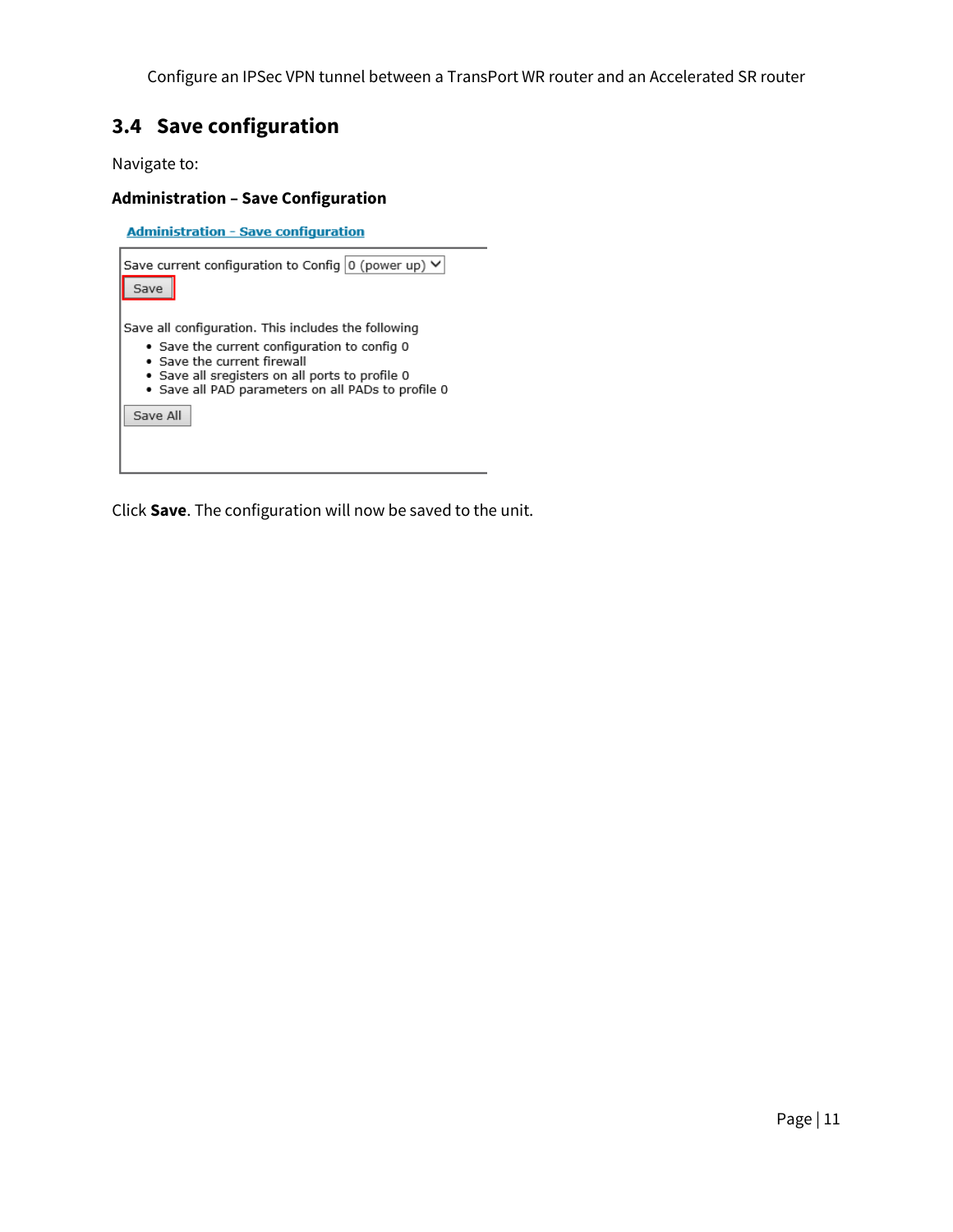## <span id="page-11-0"></span>**4 ACCELERATED 6350-SR CONFIGURATION**

**Please note:** The configuration examples in this document are shown with Central Management **disabled.**

## <span id="page-11-1"></span>**4.1 Local Ethernet configuration**

Navigate to:

#### **Configuration > Network > Interfaces > LAN > IPV4**

| $\boxminus$ Network $\text{-}$ |                         |                           |                     |                          |                          |                   |  |
|--------------------------------|-------------------------|---------------------------|---------------------|--------------------------|--------------------------|-------------------|--|
| $\boxminus$ Interfaces $\sim$  |                         |                           |                     |                          |                          |                   |  |
|                                |                         | ⊞ Modem -                 |                     |                          |                          |                   |  |
|                                | $\boxminus$ LAN $\star$ |                           |                     |                          |                          |                   |  |
|                                |                         | Enable                    |                     | $\overline{\mathsf{v}}$  |                          |                   |  |
|                                |                         |                           | Interface type      | $\overline{\phantom{a}}$ | Ethernet                 |                   |  |
|                                |                         | Zone                      |                     | $\overline{\phantom{a}}$ | Internal                 |                   |  |
|                                |                         | Device                    |                     | $\overline{\phantom{a}}$ |                          | Bridge: LAN       |  |
|                                |                         | $\Box$ IPv4 $\rightarrow$ |                     |                          |                          |                   |  |
|                                |                         |                           | Enable              |                          |                          | - ⊠               |  |
|                                |                         |                           | Interface type      |                          |                          | Static IP address |  |
|                                |                         |                           | <b>Address</b>      |                          | ٠                        | 10.10.10.1/24     |  |
|                                |                         |                           | Default gateway     |                          | $\overline{\phantom{a}}$ |                   |  |
|                                |                         |                           | <b>Metric</b>       |                          | ٠                        | 5                 |  |
|                                |                         |                           | <b>MTU</b>          |                          | ٠                        | 1500              |  |
|                                |                         |                           | Weight              |                          | ٠                        | 10                |  |
|                                |                         |                           | Management priority |                          | $\overline{\phantom{a}}$ | $\mathbf{0}$      |  |

| Parameter                     | <b>Setting</b>    | <b>Description</b>                                                                     |
|-------------------------------|-------------------|----------------------------------------------------------------------------------------|
| Use the following<br>settings | Checked           | Enable                                                                                 |
| Interface type                | Static IP address | Use a static ip address for the LAN<br>interface                                       |
| <b>Address</b>                | 10.10.10.1/24     | IP Address used for the lan interface<br>(this will be used for testing the<br>tunnel) |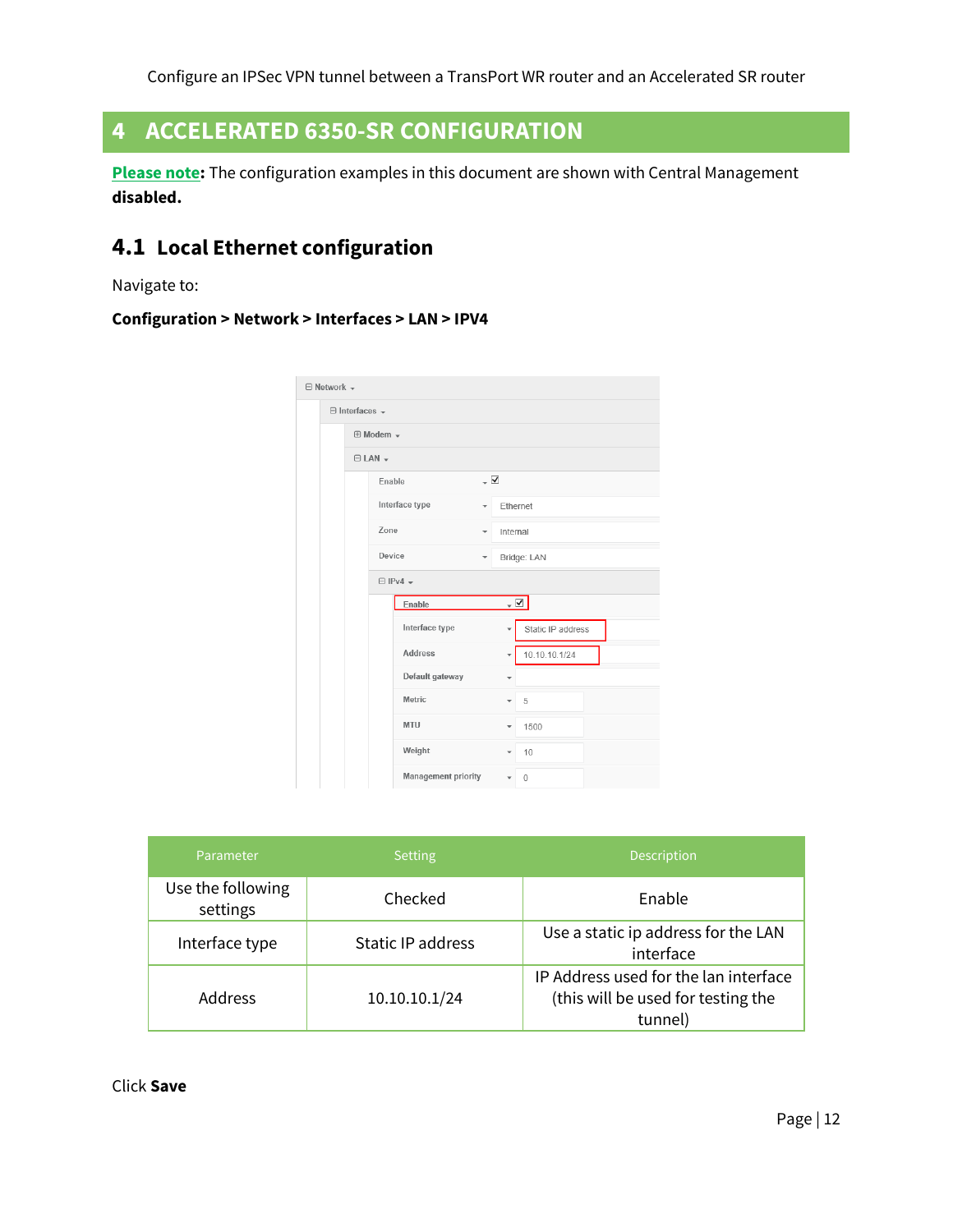## <span id="page-12-0"></span>**4.2 WAN interface configuration**

In this example, the mobile interface will be used as the WAN interface on which the IPsec tunnel will be established.

Navigate to:

#### **Configuration > Modem**

| $\boxminus$ Modem $\star$  |                                                |  |  |  |
|----------------------------|------------------------------------------------|--|--|--|
| Enable                     | $\mathbf{\nabla}$ .                            |  |  |  |
| Interface type             | Modem<br>$\overline{\phantom{a}}$              |  |  |  |
| 7 <sub>one</sub>           | External<br>$\overline{\phantom{a}}$           |  |  |  |
| <b>APN</b>                 | Your.APN.Here<br>$\overline{\phantom{a}}$      |  |  |  |
| <b>APN lock</b>            | $\overline{\mathbf{y}}$                        |  |  |  |
| Carrier switching          | $\overline{\mathsf{v}}$                        |  |  |  |
| PIN                        | ٠                                              |  |  |  |
| Access technology          | All technologies<br>$\overline{\phantom{a}}$   |  |  |  |
| Authentication method      | Automatic<br>$\overline{\phantom{a}}$          |  |  |  |
| Username                   | ٠                                              |  |  |  |
| Password                   | ٠                                              |  |  |  |
|                            | Show                                           |  |  |  |
| <b>Antennas</b>            | Main and auxiliary<br>$\overline{\phantom{a}}$ |  |  |  |
| IP version                 | Automatic<br>$\overline{\phantom{a}}$          |  |  |  |
| <b>MTU</b>                 | 1500<br>٠                                      |  |  |  |
| Use DNS                    | When primary default route<br>٠                |  |  |  |
| Metric                     | 3<br>$\overline{\phantom{a}}$                  |  |  |  |
| Weight                     | 10                                             |  |  |  |
| <b>Management priority</b> | $\mathbf{0}$<br>٠                              |  |  |  |

| Parameter | <b>Setting</b> | <b>Description</b>                        |
|-----------|----------------|-------------------------------------------|
| Enable    | Checked        | Enable Cellular interface                 |
| APN       | XXXX           | Enther the APN of your mobile<br>provider |

If your APN requires a USERNAME / PASSWORD enter them on this page.

If your SIM card requires a PIN code, enter it on this page.

Click **Save**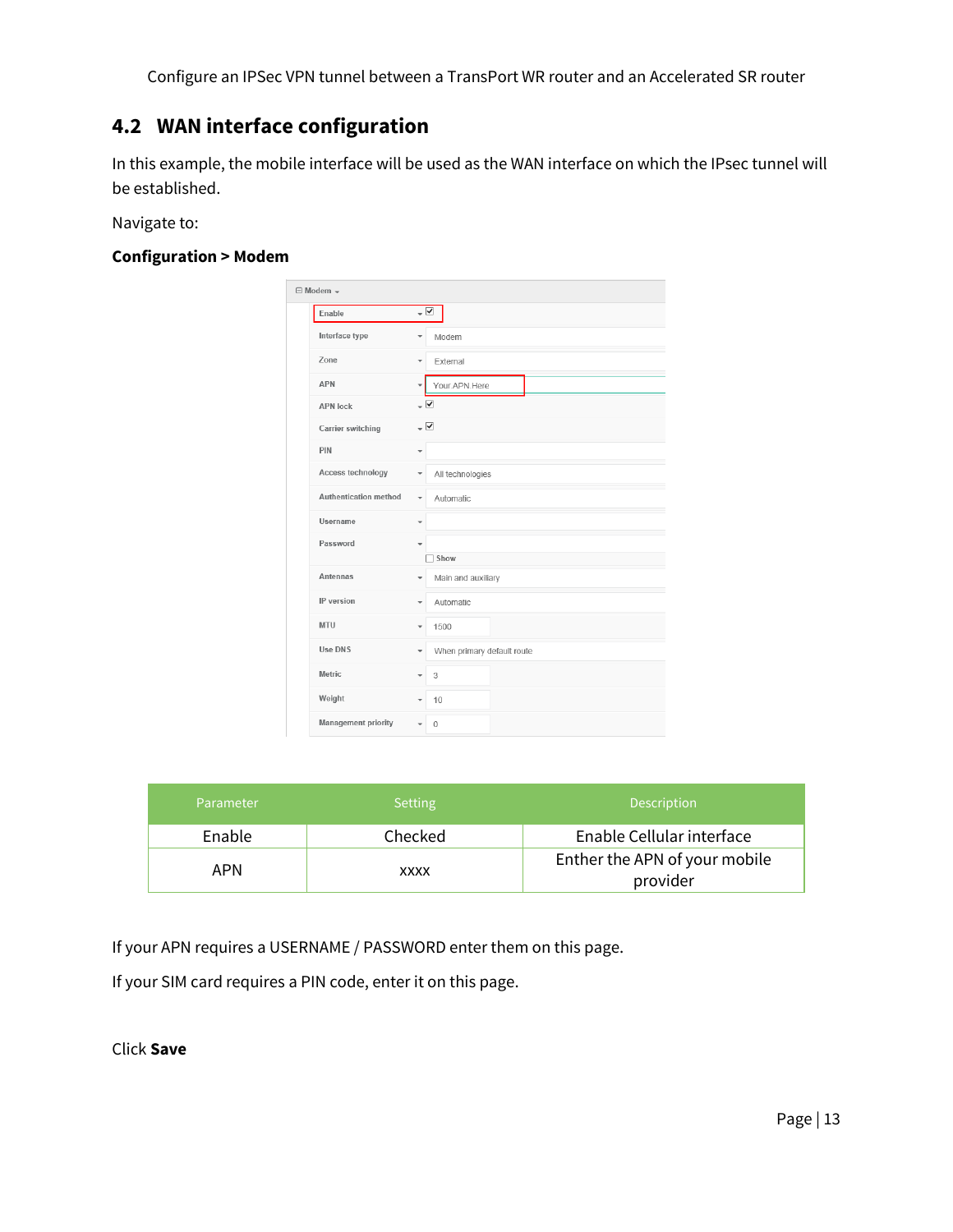## <span id="page-13-0"></span>**4.3 Tunnel Configuration**

Open a web browser to the IP address of the Accelerated 6350-SR router.

Navigate to:

#### **Configuration > VPN > IPsec**

Enter a desired IPsec tunnel name and click **Add**

| <sup>3</sup> sec tunnell lPsec tunnel<br>$\blacksquare$ Add IP: |  |
|-----------------------------------------------------------------|--|
|-----------------------------------------------------------------|--|

### <span id="page-13-1"></span>**4.3.1 IPsec Settings**

Configure the Main IPsec settings.

| $\boxminus$ 21to6350 $\star$ |                   |  |
|------------------------------|-------------------|--|
| Enable                       | ▽                 |  |
| Zone                         | <b>IPsec</b><br>▼ |  |
| Mode                         | Tunnel mode       |  |
| Protocol                     | <b>ESP</b>        |  |
| Pre-shared key               | digitestvpn123    |  |
|                              | V Show            |  |
| <b>Management priority</b>   |                   |  |

| Parameter      | <b>Setting</b>     | <b>Description</b>                                                                                                     |
|----------------|--------------------|------------------------------------------------------------------------------------------------------------------------|
| Enable         | Checked            | Enable this IPsec tunnel                                                                                               |
| Zone           | <b>IPsec</b>       | Firewall Zone assigned to this tunnel                                                                                  |
| Mode           | <b>Tunnel Mode</b> | Mode used for this IPsec tunnel                                                                                        |
| Protocol       | <b>ESP</b>         | Protocol used for this IPsec tunnel                                                                                    |
| Pre-shared key | digitestypn123     | Enter the password which will be<br>used as the preshared key. This has<br>to match the value on the Remote<br>router. |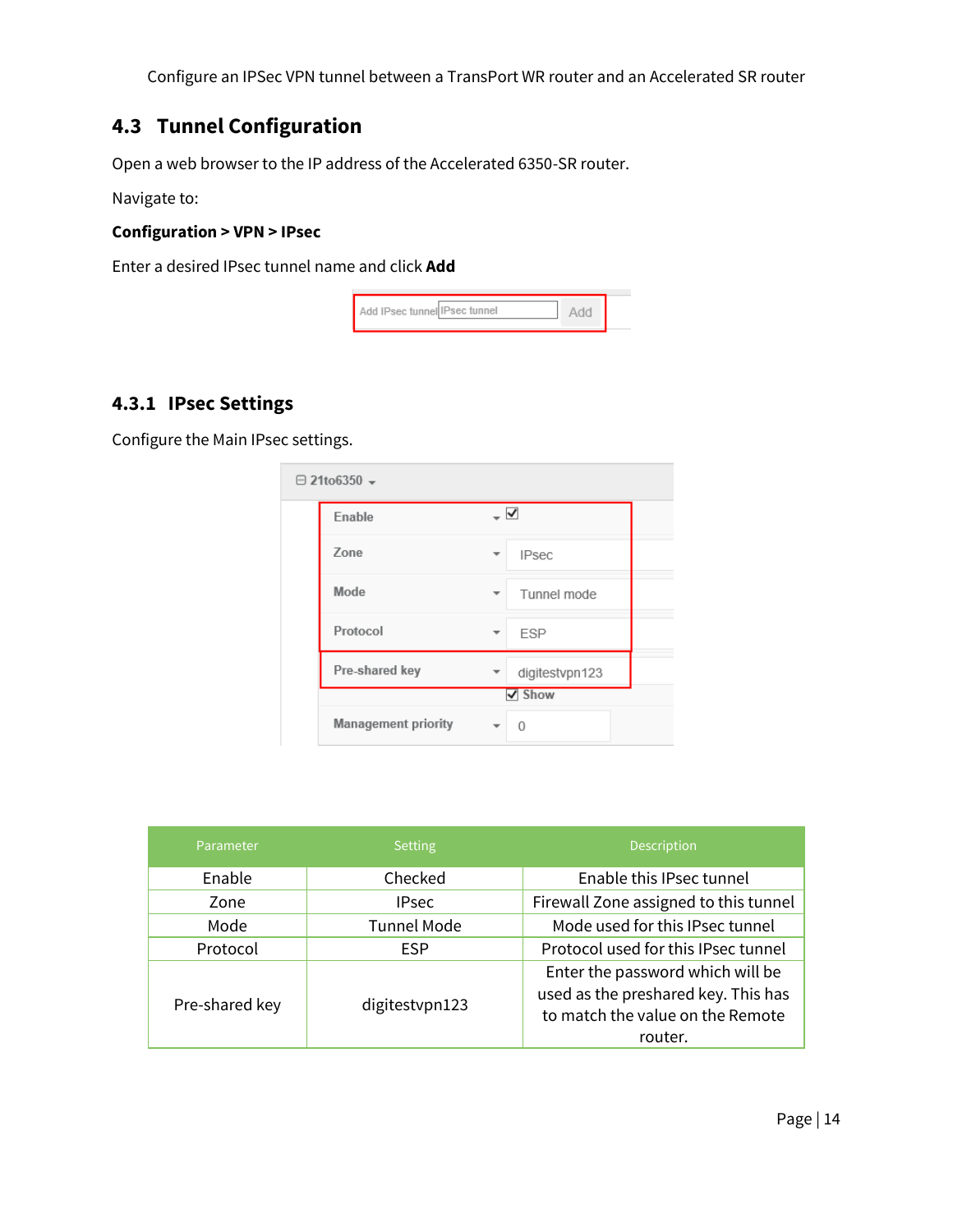## <span id="page-14-0"></span>**4.3.2 Phase 1 settings**

Expand the **IKE** menu.

Configure Phase 1 settings.

| $\boxminus$ IKE $\sim$ |                                    |                                       |                          |                 |                 |  |  |
|------------------------|------------------------------------|---------------------------------------|--------------------------|-----------------|-----------------|--|--|
|                        |                                    | Initiate connection                   | $\overline{\phantom{a}}$ |                 |                 |  |  |
| Mode                   |                                    |                                       |                          | Aggressive mode |                 |  |  |
|                        | Enable padding                     | – ⊻                                   |                          |                 |                 |  |  |
|                        | $\ominus$ Phase 1 Proposals $\ast$ |                                       |                          |                 |                 |  |  |
| 1.                     |                                    | $\Box$ Phase 1 Proposal $\rightarrow$ |                          |                 |                 |  |  |
|                        |                                    | Cipher                                |                          |                 | <b>AES128</b>   |  |  |
|                        |                                    | Hash                                  |                          |                 | <b>SHA256</b>   |  |  |
|                        |                                    | Diffie Hellman group                  |                          |                 | MODP1536 (DH 5) |  |  |
|                        |                                    | Add Phase 1 Proposal: Add             |                          |                 |                 |  |  |

| Parameter               | <b>Setting</b> | <b>Description</b>                                     |
|-------------------------|----------------|--------------------------------------------------------|
| Initiate connection     | Checked        | The SR router will be the INITIATOR.                   |
| Mode                    | Aggressive     | IKE Mode used in this tunnel                           |
| Cipher                  | AES (128 bit)  | Encryption algorithm used in this<br>tunnel            |
| Hash                    | <b>SHA256</b>  | Authentication algorithm used in<br>this tunnel        |
| Diffie Hellman<br>group | 5(1536)        | Key length used in the IKE Diffie-<br>Hellman exchange |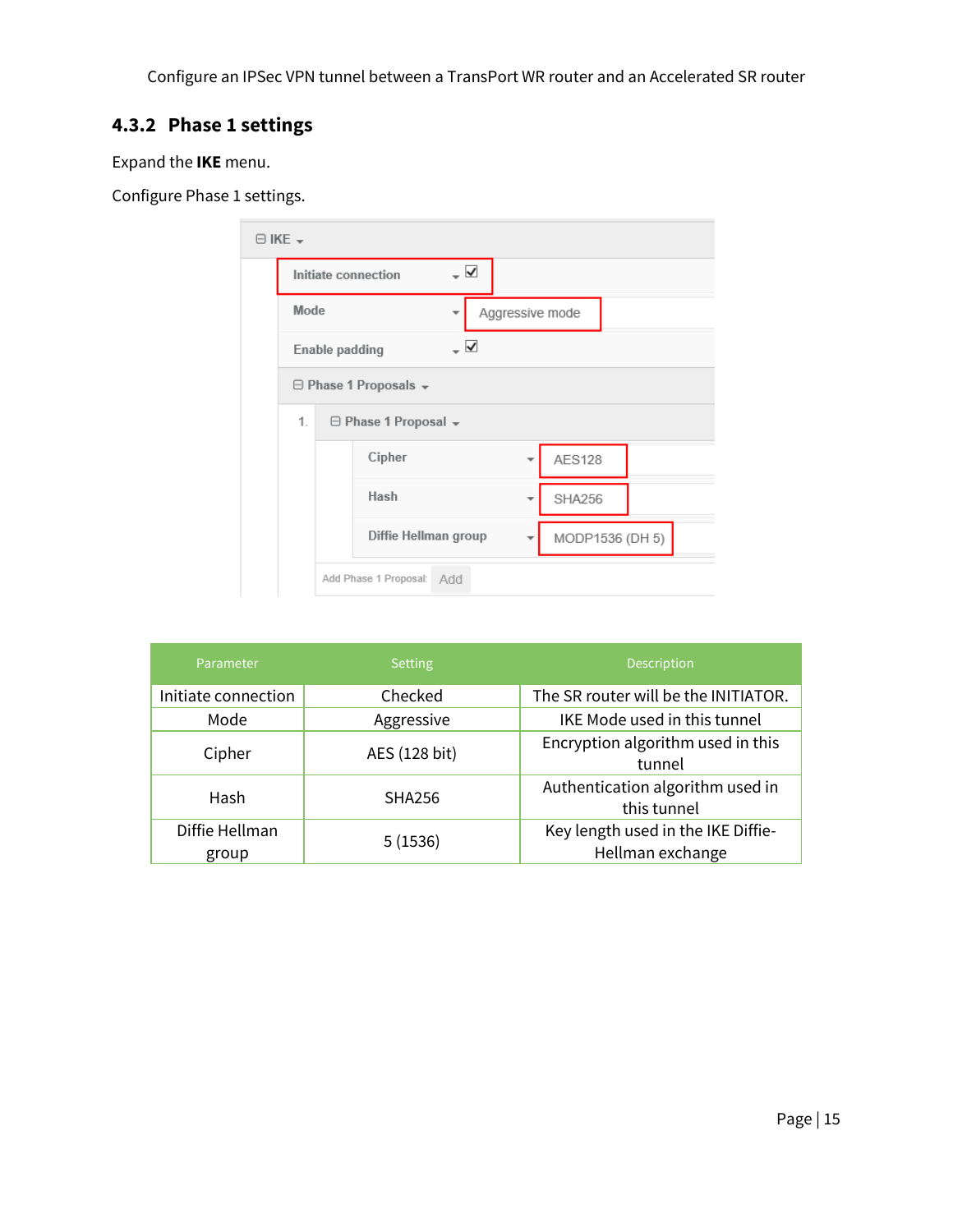## <span id="page-15-0"></span>**4.3.3 Phase 2 settings**

Configure Phase 2 settings

#### Expand the **Phase 2 Proposals** menu.

| $\Box$ Phase 2 Proposals $\rightarrow$ |                                 |                              |  |                 |  |  |  |  |
|----------------------------------------|---------------------------------|------------------------------|--|-----------------|--|--|--|--|
| 1.                                     | $\Box$ Phase 2 Proposal $\star$ |                              |  |                 |  |  |  |  |
|                                        |                                 | Cipher                       |  | <b>AES128</b>   |  |  |  |  |
|                                        |                                 | Hash                         |  | <b>SHA256</b>   |  |  |  |  |
|                                        |                                 | Diffie Hellman group         |  | MODP1536 (DH 5) |  |  |  |  |
|                                        |                                 | Add Phase 2 Proposal:<br>Add |  |                 |  |  |  |  |

#### Expand the **Local endpoint** menu.

| $\boxminus$ Local endpoint $\blacktriangledown$ |                        |                       |  |     |           |  |  |  |
|-------------------------------------------------|------------------------|-----------------------|--|-----|-----------|--|--|--|
|                                                 | Type                   |                       |  |     | Interface |  |  |  |
|                                                 | Interface              |                       |  | LAN |           |  |  |  |
|                                                 | $\boxminus$ ID $\star$ |                       |  |     |           |  |  |  |
|                                                 |                        | <b>ID Type</b>        |  |     | KeyID     |  |  |  |
|                                                 |                        | <b>KEYID ID value</b> |  |     | sr6350    |  |  |  |

#### Expand the **Remote endpoint** menu.

| $\ominus$ Remote endpoint $\ast$ |                        |                       |  |         |       |  |  |  |
|----------------------------------|------------------------|-----------------------|--|---------|-------|--|--|--|
|                                  | Hostname               |                       |  | 1.2.3.4 |       |  |  |  |
|                                  | $\boxminus$ ID $\star$ |                       |  |         |       |  |  |  |
|                                  |                        | <b>ID Type</b>        |  |         | KeyID |  |  |  |
|                                  |                        | <b>KEYID ID value</b> |  |         | wr44  |  |  |  |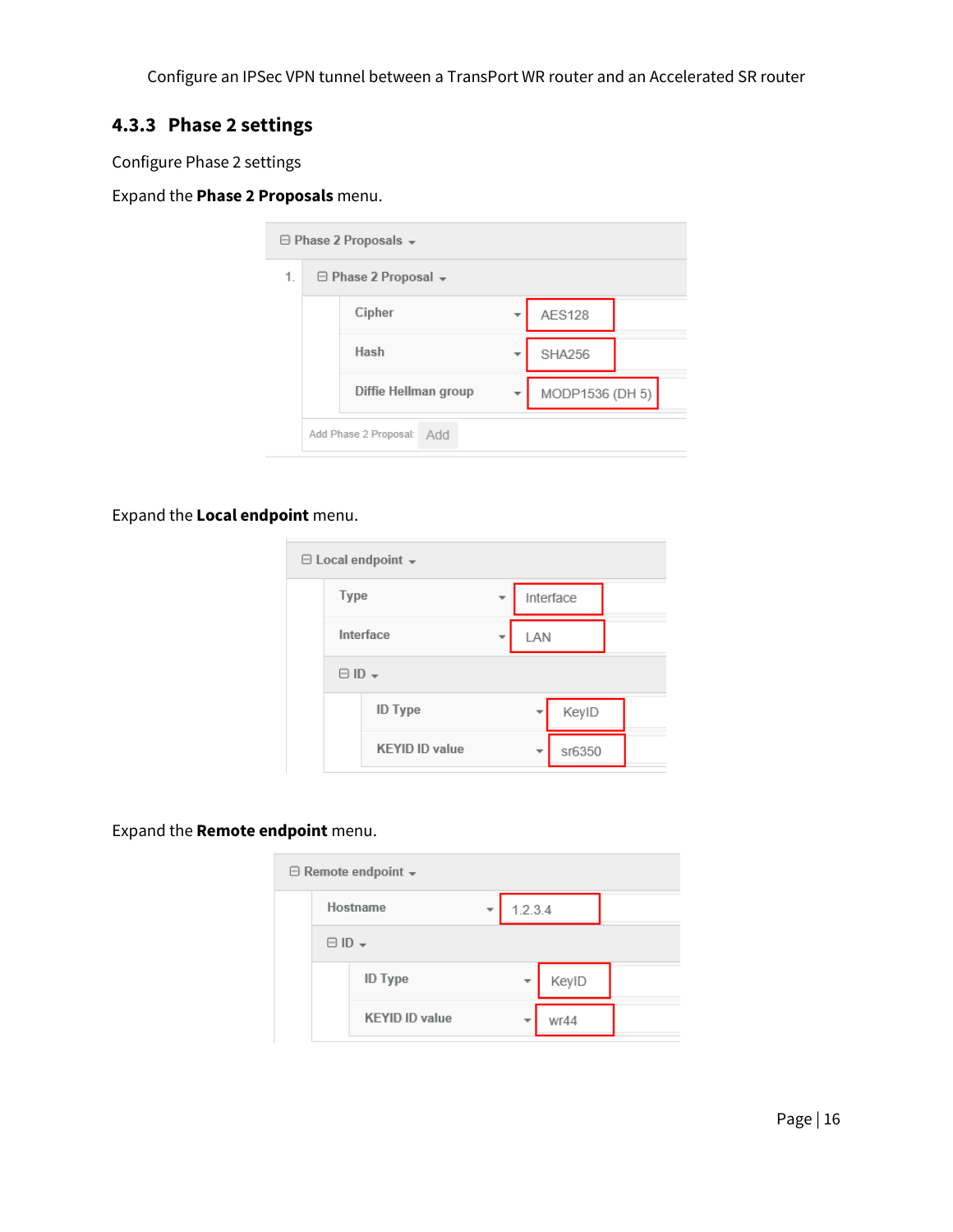## Expand the **Policies** menu.

Click **Add** to add a new policy

| $\Box$ Policies $\sim$ |  |                             |                |  |  |  |  |
|------------------------|--|-----------------------------|----------------|--|--|--|--|
| 1.                     |  | $\boxminus$ Policy $\star$  |                |  |  |  |  |
|                        |  | $\Box$ Local network $\sim$ |                |  |  |  |  |
|                        |  | Type                        | Network        |  |  |  |  |
|                        |  | <b>Network</b>              | LAN<br>٠       |  |  |  |  |
|                        |  | Remote network              | 192.168.1.0/24 |  |  |  |  |

Click **Save**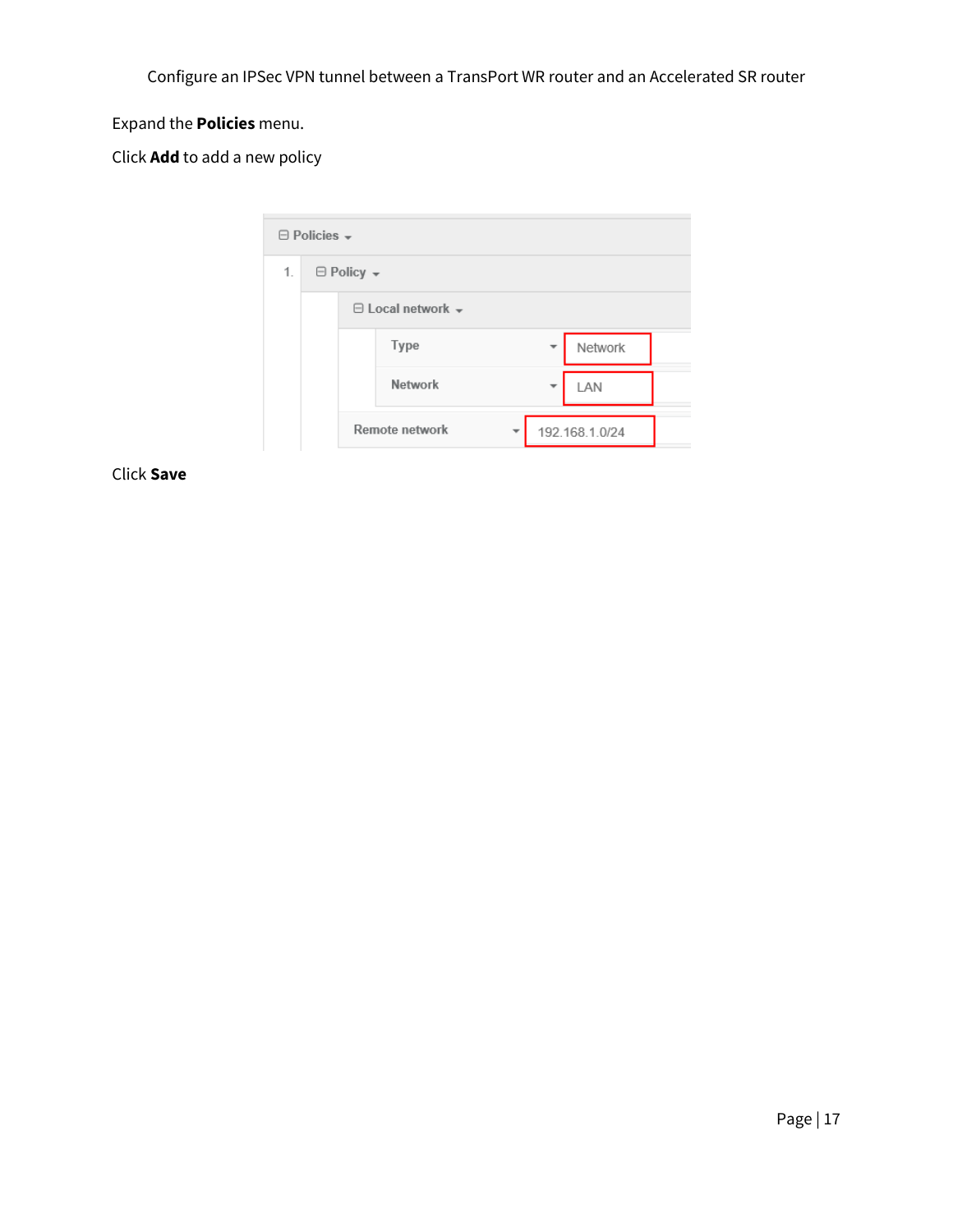| Parameter                | <b>Setting</b>     | <b>Description</b>                                                        |  |  |  |  |  |
|--------------------------|--------------------|---------------------------------------------------------------------------|--|--|--|--|--|
| <b>Local endpoint</b>    |                    |                                                                           |  |  |  |  |  |
| <b>Type</b>              | Interface          | Local LAN subnet                                                          |  |  |  |  |  |
| Interface                | LAN                | Local LAN interface                                                       |  |  |  |  |  |
| ID Type                  | KeylD              | Use IKE ID as the ID type                                                 |  |  |  |  |  |
| <b>KEYID ID value</b>    | sr6350             | IKE ID of the router. Has to match<br>the value of the remote site        |  |  |  |  |  |
| <b>Remote endpoint</b>   |                    |                                                                           |  |  |  |  |  |
| Hostname                 | 1.2.3.4            | WAN IP address of the Responder<br>router (WR44)                          |  |  |  |  |  |
| ID Type                  | KeylD              | Use IKE ID as the ID type                                                 |  |  |  |  |  |
| <b>KEYID ID value</b>    | Wr44               | IKE ID of the remote router. Has to<br>match the value of the remote site |  |  |  |  |  |
| <b>Phase 2 proposals</b> |                    |                                                                           |  |  |  |  |  |
| Cipher                   | AES (128 bit keys) | The IPsec encryption algorithm to<br>use is AES                           |  |  |  |  |  |
| Hash                     | <b>SHA256</b>      | The IPsec ESP authentication to use<br>is SHA1                            |  |  |  |  |  |
| Diffie Hellman<br>group  | 5                  | The Diffie Hellman group to use for<br>Phase 2                            |  |  |  |  |  |
| <b>Policy</b>            |                    |                                                                           |  |  |  |  |  |
| <b>Type</b>              | Network            | Type of local network to use                                              |  |  |  |  |  |
| Network                  | LAN                | Use a LAN interface for the Local<br>network                              |  |  |  |  |  |
| Remote network           | 192.168.1.0/24     | Remote network subnet                                                     |  |  |  |  |  |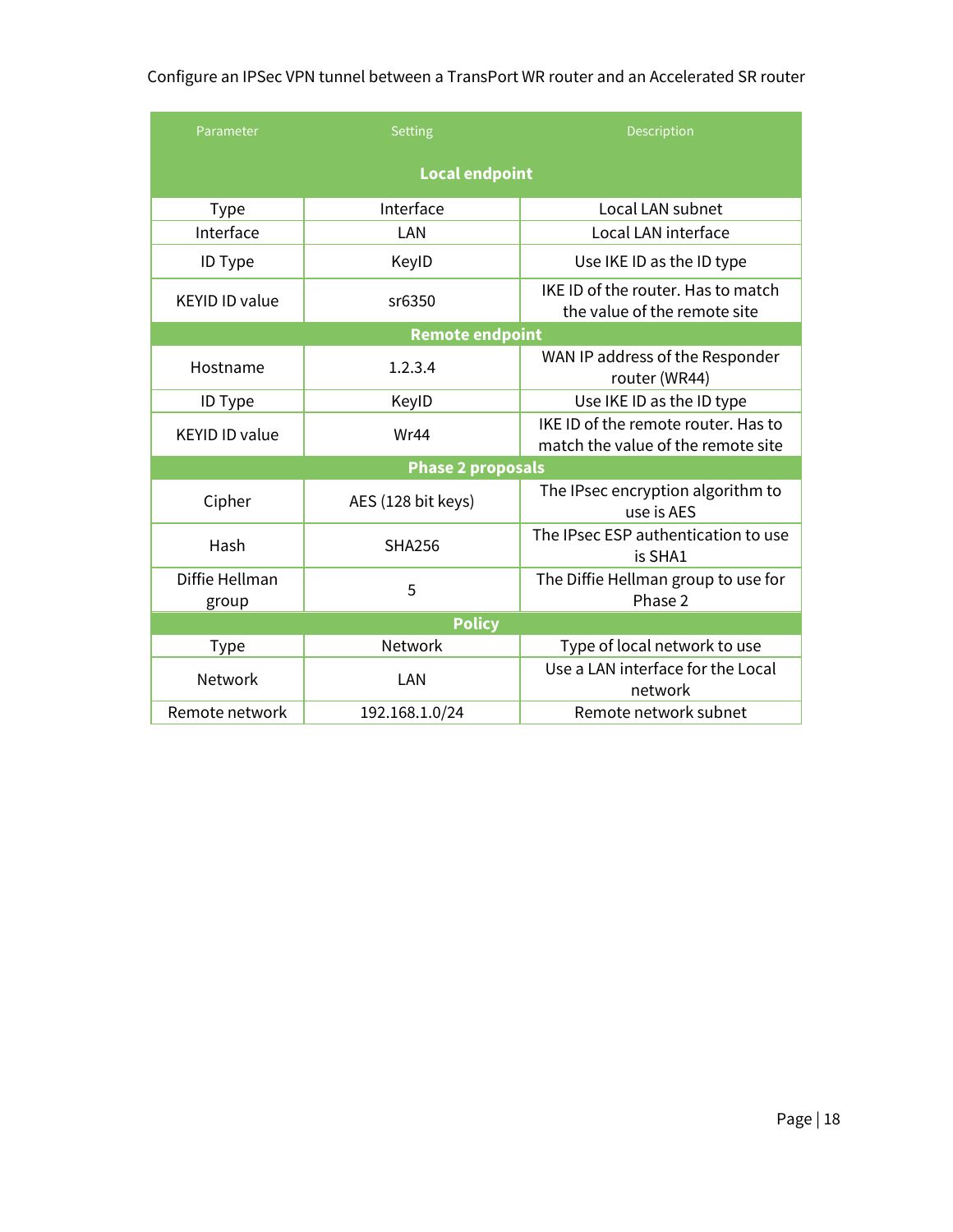## <span id="page-18-0"></span>**5 CHECK TUNNEL STATUS**

#### <span id="page-18-1"></span>**5.1 TransPort WR44**

#### Navigate to **Management – Event Log**

The following line should show that the tunnel was built successfully:

```
09:09:36, 07 Jun 2018,(2) IKE SA Removed. Peer: sr6350,Successful Negotiation
09:09:33, 07 Jun 2018,Eroute 0 VPN up peer: sr6350
09:09:33, 07 Jun 2018,New IPSec SA created by sr6350
09:09:33, 07 Jun 2018, (2) New Phase 2 IKE Session 92.184.117.187, Responder
09:09:32, 07 Jun 2018,(1) IKE Keys Negotiated. Peer: sr6350
09:09:31, 07 Jun 2018,(1) New Phase 1 IKE Session 92.184.117.187,Responder
```
Navigate to

#### **Management – Virtual Private Networking (VPN) > IPsec > IPsec Tunnels 0 – 9 > IPsec Tunnels 0 – 9**

Management - Connections > Virtual Private Networking (VPN) > IPsec > IPsec Tunnels > IPsec Tunnels 0 - 9 > IPsec Tunnels 0 - 9 IP Connections **PPP Connection** PPP Connections<br>Virtual Private Networking (VPN)<br>▼ IPsec ▼ IPsec Tunnels ▼ IPsec Tunnels 0 - 9<br>▼ IPsec Tunnels 0 - 9 Outhound V1 SAs # Peer IP Addr Local Network Remote Network AH ESP Auth ESP Enc IP Comp KBytes Delivered KBytes Left Time Left (secs) Interface VIP 0 92.184.117.187 192.168.1.0/24 10.10.10.0/24 N/A SHA256 AES(128) N/A PPP 1 N/A Remove  $\mathbf{Q}$  $\mathbf 0$ 3233 Remove All Inbound V1 S/ www.markey.com<br># Peer IP Addr Local Network Remote Network AH ESP Auth ESP Enc IP Comp KBytes Delivered KBytes Left Time Left (secs) Interface VIP  $0 \quad 92.184.117.187 \quad 192.168.1.0/24 \quad 10.10.10.0/24 \quad N/A \quad \text{SHA256} \quad \text{AES}(128) \quad N/A$ PPP 1 N/A Remove  $\overline{9}$  $\mathbf 0$ 3233 Remove All Outbound V2 SAs No Tunnels **Inbound V2 SAs** No Tunnels Refresh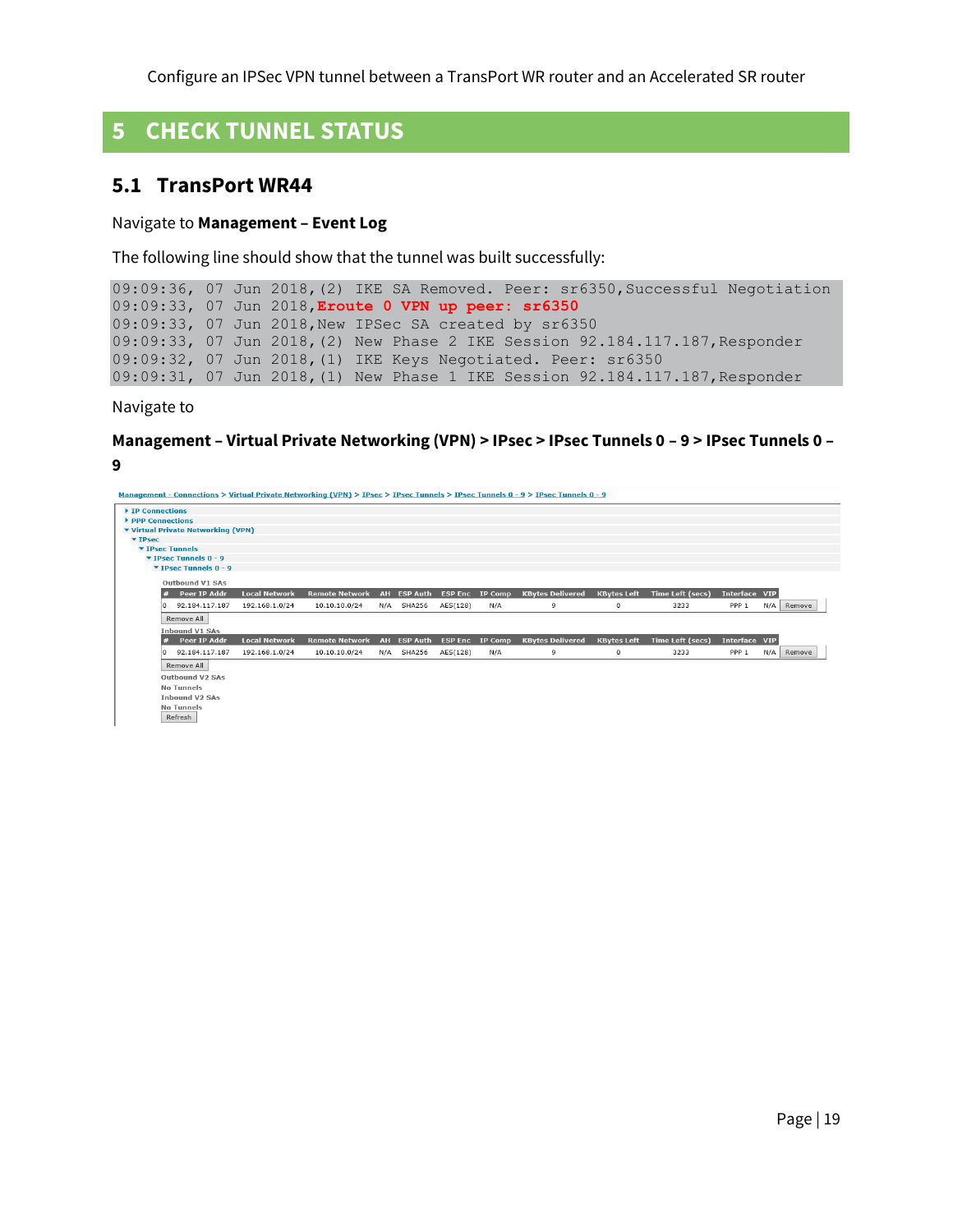## <span id="page-19-0"></span>**5.2 Accelerated 6350-SR**

#### Navigate to **Status > Tunnels**

| <b>IPsec</b>     |                |  |  |  |  |  |
|------------------|----------------|--|--|--|--|--|
| Tunnel: 21to6350 |                |  |  |  |  |  |
| Tunnel Status:   | Connected      |  |  |  |  |  |
| Local IP:        | 10.10.10.1     |  |  |  |  |  |
| Remote IP:       | 90.121.112.72  |  |  |  |  |  |
| Policy 1         |                |  |  |  |  |  |
| Policy Status:   | Connected      |  |  |  |  |  |
| Local Network:   | 10.10.10.0/24  |  |  |  |  |  |
| Remote Network:  | 192.168.1.0/24 |  |  |  |  |  |

#### Navigate to **Terminal** and issue:

# **ipsec status**  Security Associations (1 up): 21to6350 1of1[4]: ESTABLISHED 16 minutes ago, 10.10.10.1[sr6350]...90.121.112.72[wr44] 21to6350\_1of1{1}: INSTALLED, TUNNEL, reqid 1, ESP in UDP SPIs: cc262ae7\_i d627e1b1\_o 21to6350\_1of1{1}: 10.10.10.0/24 === 192.168.1.0/24  $.10.10.0/24$  === 192.168.1.0/24